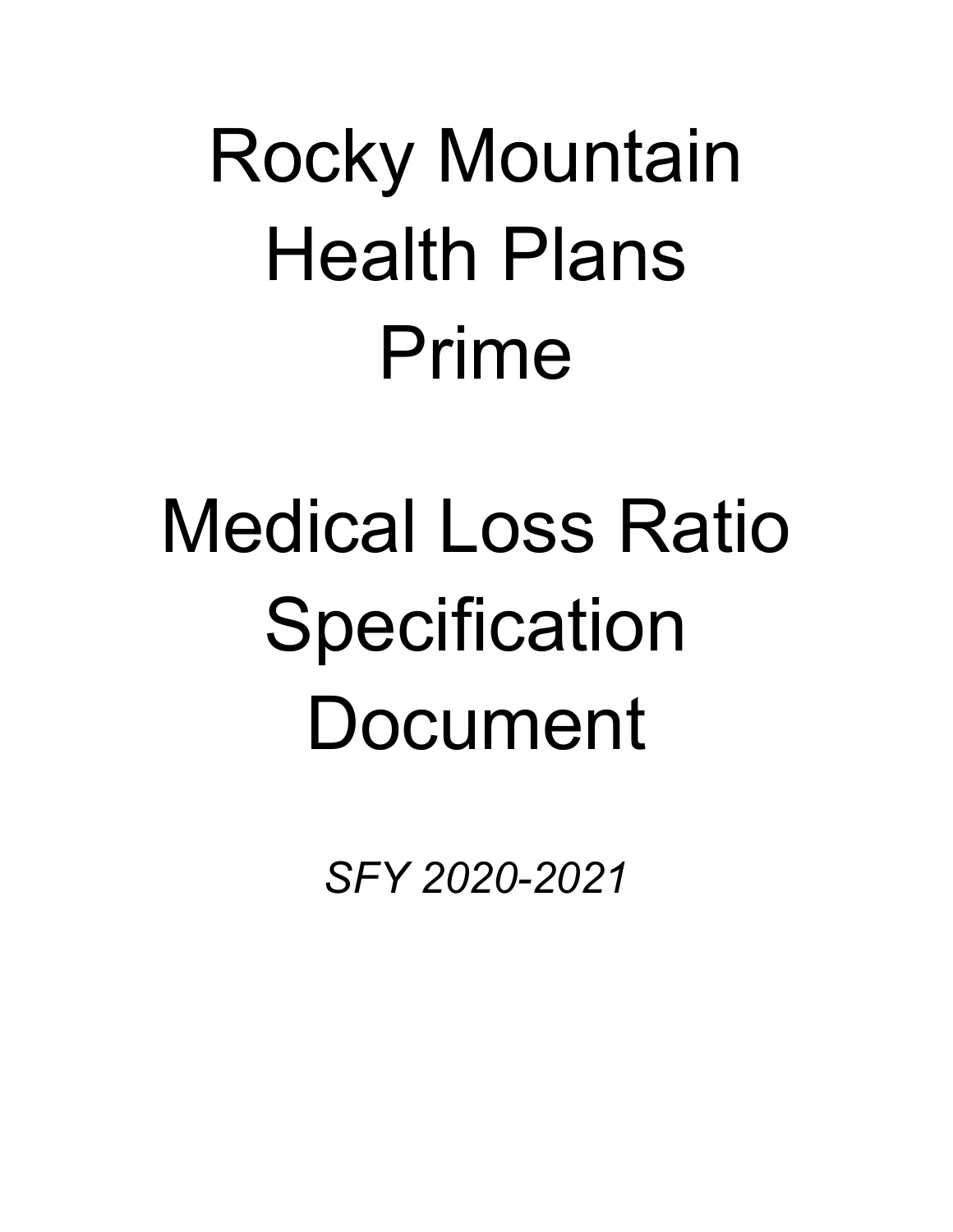**Objective**: This document provides details concerning the

Medical Loss Ratio (MLR) metrics for the managed care organization, Rocky Mountain Health Plans Prime (Prime), that operates within Region 1 of the Accountable Care Collaborative (ACC).

**Context**: The MLR is a financial and policy tool that ensures at least 85% of managed care capitations are spent on medical care. To ensure that these expenditures support high quality care, four percent (4%) of the MLR is placed at risk for three (3) quality metrics. Prime may earn percentage points back as they achieve respective quality metrics. Metrics have been developed to reflect the populations and the benefits for which Prime is responsible and to align with broader programmatic and Department goals are improved health outcomes and cost containment.

| <b>TABLE OF CONTENTS</b>   |                                                                                              |              |                |                                        |
|----------------------------|----------------------------------------------------------------------------------------------|--------------|----------------|----------------------------------------|
| <b>Heading</b>             | <b>Description</b>                                                                           | <b>Owner</b> | Page #         | <b>Percentage</b><br><b>Allocation</b> |
| Revision<br><b>History</b> | <b>Version Control Details</b>                                                               | <b>HCPF</b>  | 3              |                                        |
|                            | Acronym List   List of common acronyms                                                       | <b>HCPF</b>  | 4              |                                        |
| <b>Targets</b>             | Baselines and Performance Baselines, Targets,<br>and Methodology                             | <b>HCPF</b>  | 5              |                                        |
| Calculation                | <b>Calculation Timeframes and</b><br>Methodology                                             | <b>HCPF</b>  | 6              |                                        |
| Metric 1                   | Initiation and Engagement of<br><b>Alcohol and Other Drug</b><br><b>Dependence Treatment</b> | <b>HCPF</b>  | $\overline{7}$ | $1\%$                                  |
| Metric 2                   | <b>Emergency Department Rate</b>                                                             | <b>HCPF</b>  | 8              | 2%                                     |
| Metric 3                   | <b>Housing and Health</b>                                                                    | <b>HCPF</b>  | 9              | $1\%$                                  |
| Appendix 1                 | Housing and Health Deliverable<br>Template                                                   | <b>HCPF</b>  | 10             |                                        |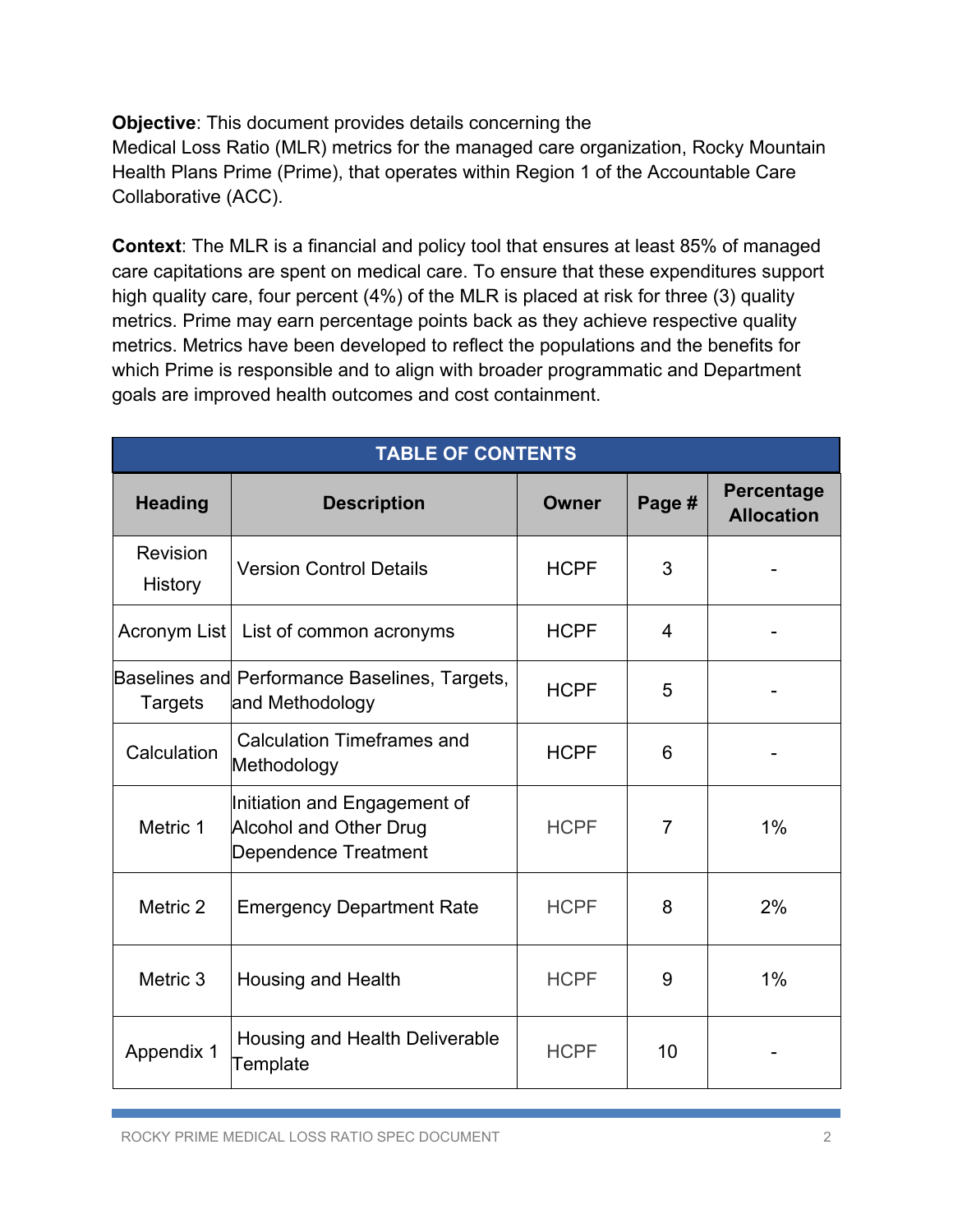| Appendix 2           | <b>Social Needs Screening</b><br>Deliverable Template |                         | <b>HCPF</b> |                                  | 15 |  |
|----------------------|-------------------------------------------------------|-------------------------|-------------|----------------------------------|----|--|
|                      |                                                       | <b>Revision History</b> |             |                                  |    |  |
| <b>Document Date</b> |                                                       | <b>Version</b>          |             | <b>Change Description</b>        |    |  |
| 6/30/2020            |                                                       | V1                      |             |                                  |    |  |
| 10/07/2020           |                                                       | V <sub>2</sub>          |             | <b>Clarifying revisions</b>      |    |  |
| 10/15/2020           |                                                       | V <sub>3</sub>          |             | Appendix addition                |    |  |
| 11/25/2020           |                                                       | V <sub>4</sub>          |             | <b>Social Screening Spec</b>     |    |  |
| 1/6/2021             |                                                       | V <sub>5</sub>          |             | <b>Social Screening Template</b> |    |  |
| 5/10/2021            |                                                       | V <sub>6</sub>          |             | <b>SUD Metric Change</b>         |    |  |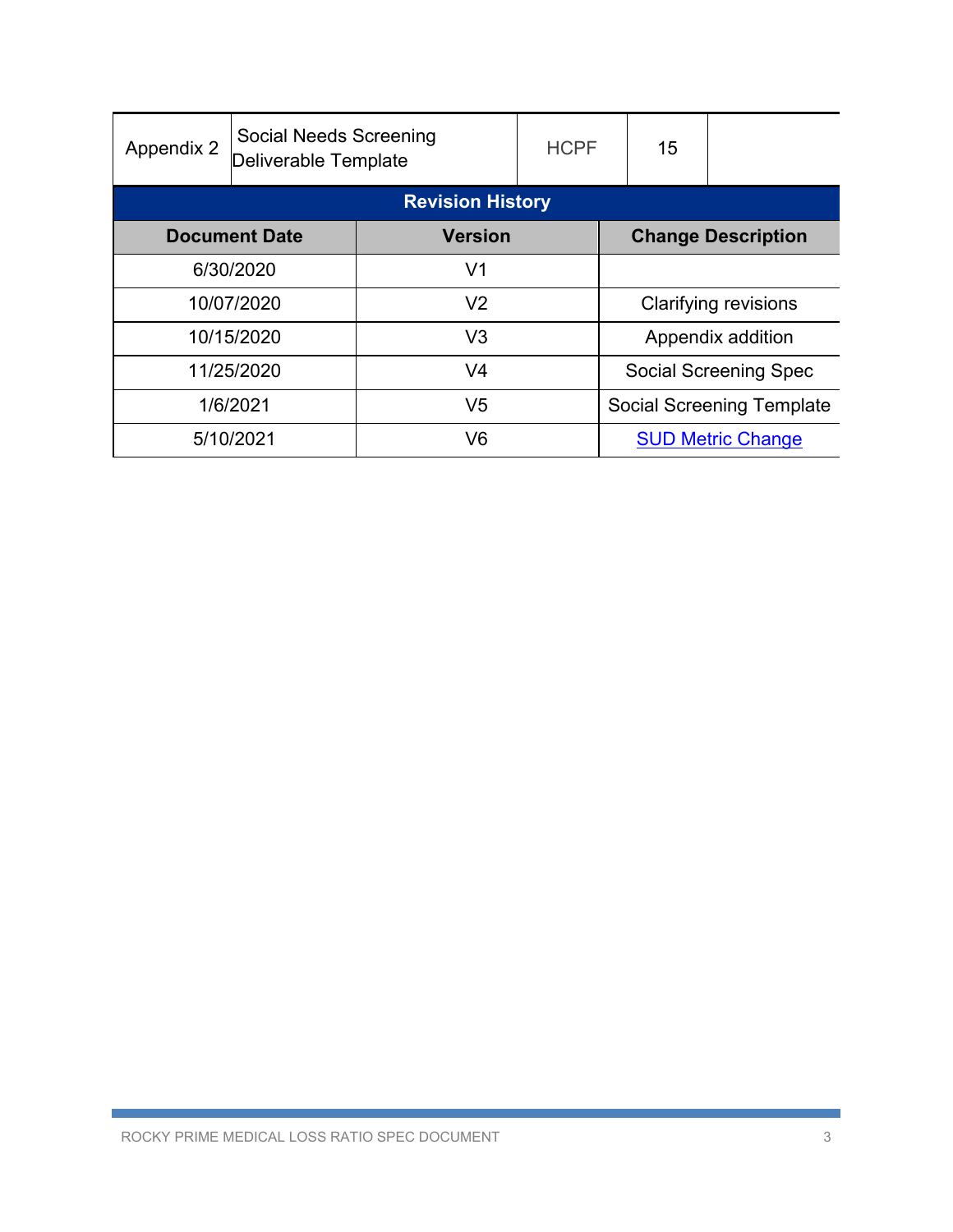### **Acronym List**

ACC – Accountable Care Collaborative

eCQM – Electronic Clinical Quality Measure

MCO – Managed Care Organization

MLR – Medical Loss Ratio

RMHP – Rocky Mountain Health Plans

SUD – Substance Use Disorder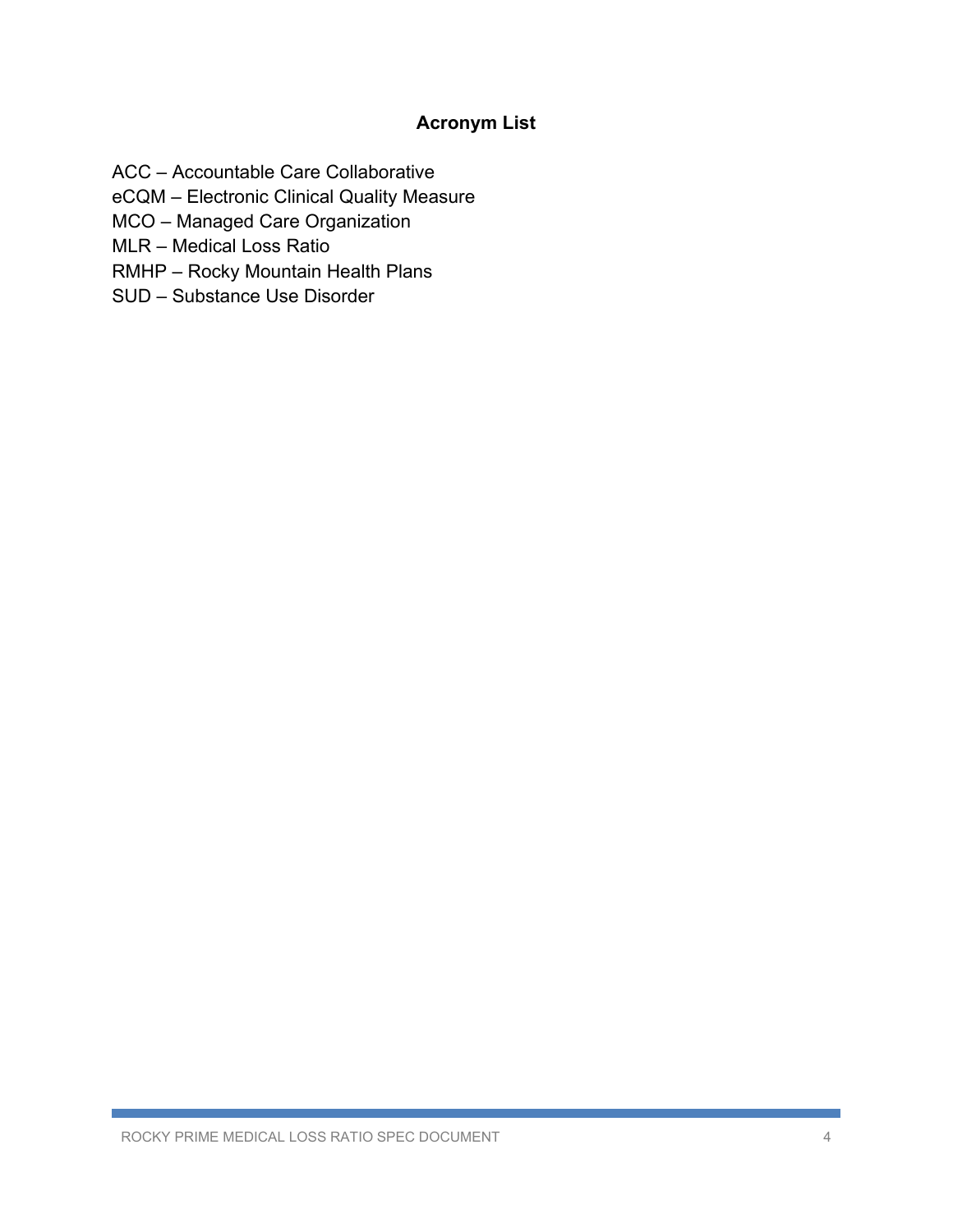#### **Performance Pool Baselines and Targets**

| <b>Metric</b>         | <b>Baseline Performance</b>             | <b>Performance Target</b>               |  |
|-----------------------|-----------------------------------------|-----------------------------------------|--|
| 1: $SUB Tx$           | 14.46%                                  | 15.18%                                  |  |
|                       | 18 Practices Reporting                  | 25 Practices Reporting                  |  |
| 2: ER Rate            | 771.12                                  | 747.99                                  |  |
| 3: Housing and Health | <b>Quarterly Report and</b><br>Meetings | <b>Quarterly Report and</b><br>Meetings |  |

#### **Performance Target Methodology**

Performance Targets were determined using one of the following methods:

- For Metric 1, Prime is required to improve its performance by 5%;
- For Metric 2, Prime is required to improve its performance by 3%;
- For Metric 3, Prime is required to submit four (4) quarterly reports and participate in four (4) quarterly forums with the Departments and its partners.

The Department and Prime will review and update each metric's goals annually during the Spring in advance of the coming fiscal and contract year.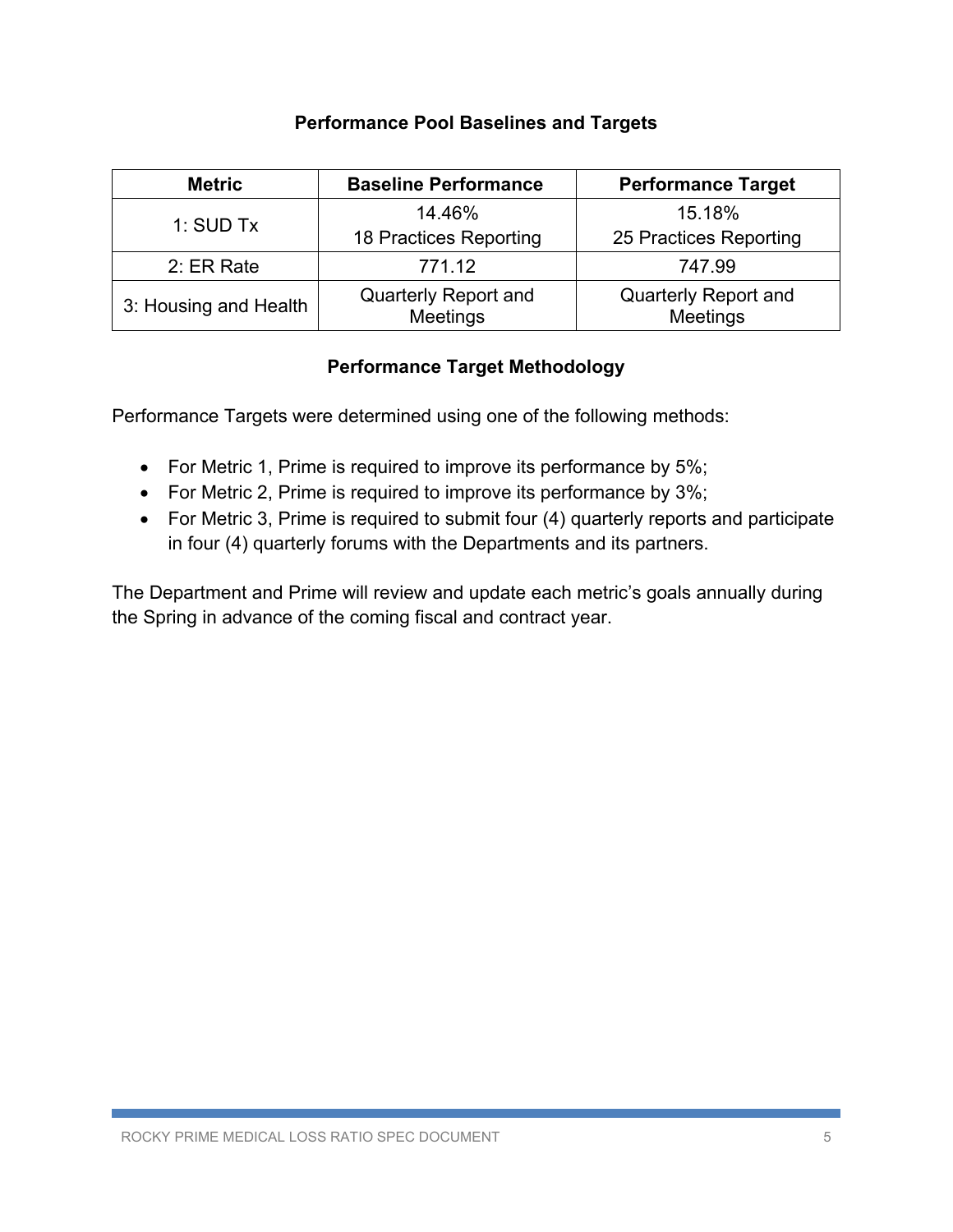#### **Calculation Timeframes and Payout Methodology**

The Department and Prime will calculate performance for indicators on the following timeframe:

- Metric 1: Initiation and Engagement of Alcohol and Other Drug Dependence **Treatment** 
	- o Calculation Timeframe: March 2022
- Metric 2: Emergency Department Rate
	- o Calculation Timeframe: November 2021
- Metric 3: Housing and Health
	- o Calculation Timeframe: November 2021

Prime's MLR will begin at 89%, 4% above the national standard of 85%. The Department determine the percentage points earned for Prime's MLR once the performance for each metric is calculated. The final MLR will be determined and assessed by June 2022.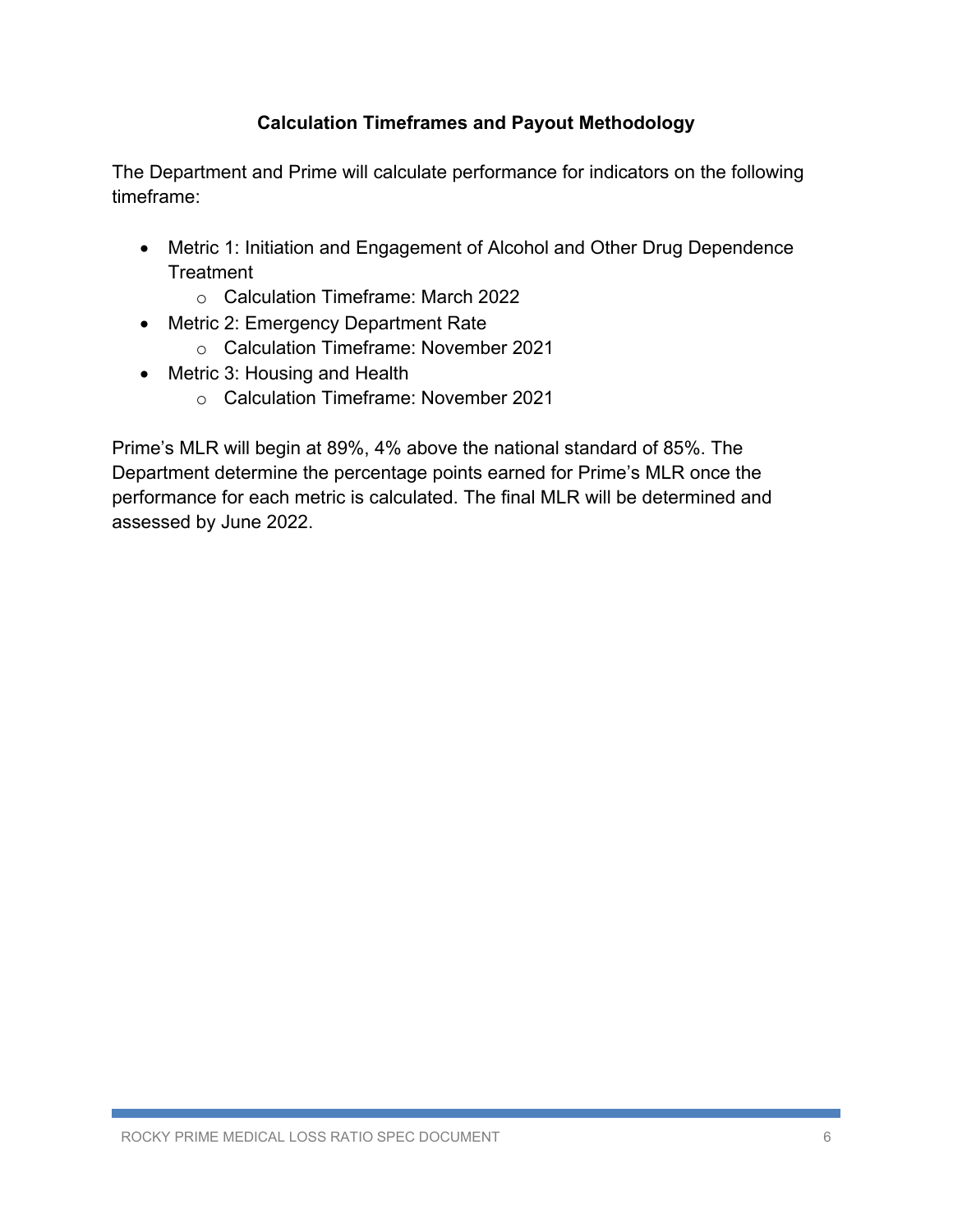**Metric 1**: Initiation and Engagement of Alcohol and Other Drug Dependence Treatment

|                                     | Percentage of patients 13 years of age and older with a new                                                                    |
|-------------------------------------|--------------------------------------------------------------------------------------------------------------------------------|
| <b>Definition</b>                   | episode of alcohol or other drug abuse or (AOD) dependence                                                                     |
|                                     | who initiated treatment within 14 days of the diagnosis                                                                        |
| <b>Numerator</b>                    | Patients who initiated treatment within 14 days of the diagnosis                                                               |
|                                     | Patients age 13 years of age and older who were diagnosed with                                                                 |
| <b>Denominator</b>                  | a new episode of alcohol, opioid, or other drug abuse or                                                                       |
|                                     | dependency during a visit between January 1 and November 15                                                                    |
|                                     | of the measurement period                                                                                                      |
| <b>Baseline</b>                     | 14.46%                                                                                                                         |
| <b>Performance</b>                  | 18 Practices Reporting                                                                                                         |
| <b>Baseline Period</b>              | Calendar Year 2019                                                                                                             |
| <b>Performance</b>                  | 15.18%                                                                                                                         |
| <b>Target</b>                       | 25 Practices Reporting                                                                                                         |
| <b>Performance</b><br><b>Period</b> | Calendar Year 2021                                                                                                             |
| <b>Department</b>                   | 5% improvement                                                                                                                 |
| Goal                                | 7 Practices Reporting                                                                                                          |
| <b>MLR Weight</b>                   | 1%                                                                                                                             |
|                                     | This metric fosters integration across behavioral and physical                                                                 |
| <b>Rationale</b>                    | health benefits and supports the expansion of eCQM data                                                                        |
|                                     | infrastructure.                                                                                                                |
|                                     | Aggregate clinical data via Google form submission submitted on                                                                |
|                                     | a quarterly basis 45 days after the quarterly reporting period                                                                 |
| <b>Data Sources</b>                 | ends                                                                                                                           |
|                                     |                                                                                                                                |
|                                     | Prime will submit a list of reporting practices by June 30, 2021,<br>and February 14, 2022 to assess the increase of practices |
|                                     | reporting.                                                                                                                     |
| <b>Technical</b>                    | eCQM Google Form                                                                                                               |
| <b>Details</b>                      | eCQM CMS 137 Part A Measure Specification                                                                                      |
|                                     | This measure was proposed in the Alternative Payment Model                                                                     |
|                                     | (APM) measure set but due to system difficulties was not                                                                       |
|                                     | selected. This measure allows the Department to better                                                                         |
|                                     | understand and develop systems strategies to improve                                                                           |
|                                     | performance.                                                                                                                   |
| <b>Comments</b>                     |                                                                                                                                |
|                                     | Data will be collected on a quarterly basis for performance                                                                    |
|                                     | monitoring purposes. The final submission will be used to                                                                      |
|                                     | evaluate the performance period.                                                                                               |
|                                     |                                                                                                                                |
|                                     | This measure has been <b>amended</b> in May 2021 from eCQM CMS<br>137 Part B to eCQM CMS 137 Part A.                           |
|                                     |                                                                                                                                |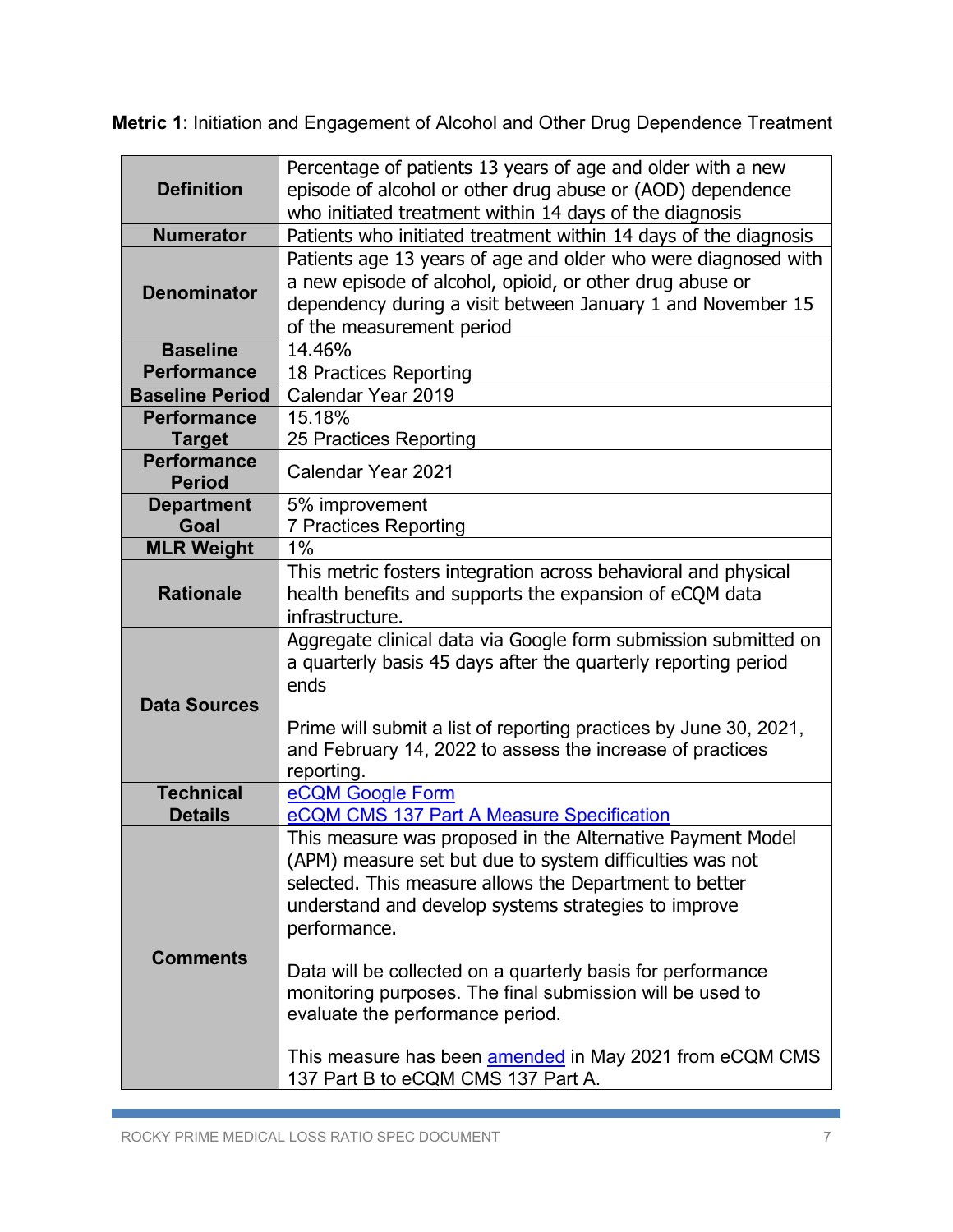| Number of emergency department visits per-thousand<br><b>Definition</b><br>members per-year (PKPY) |                                                                                                                                                                                                                                                                                                                                                          |  |  |  |
|----------------------------------------------------------------------------------------------------|----------------------------------------------------------------------------------------------------------------------------------------------------------------------------------------------------------------------------------------------------------------------------------------------------------------------------------------------------------|--|--|--|
| <b>Numerator</b>                                                                                   | Number of emergency department visits                                                                                                                                                                                                                                                                                                                    |  |  |  |
| <b>Denominator</b>                                                                                 | Number of member months enrolled in Prime in the<br>measurement period                                                                                                                                                                                                                                                                                   |  |  |  |
| <b>Baseline Period</b>                                                                             | SFY2018-2019                                                                                                                                                                                                                                                                                                                                             |  |  |  |
| <b>Baseline</b><br><b>Performance</b>                                                              | 771.12                                                                                                                                                                                                                                                                                                                                                   |  |  |  |
| <b>Performance</b><br><b>Period</b>                                                                | SFY2020-2021                                                                                                                                                                                                                                                                                                                                             |  |  |  |
| <b>Performance</b><br><b>Target</b>                                                                | 747.99                                                                                                                                                                                                                                                                                                                                                   |  |  |  |
| <b>Department Goal</b>                                                                             | 3% reduction                                                                                                                                                                                                                                                                                                                                             |  |  |  |
| <b>MLR Weight</b>                                                                                  | 2%                                                                                                                                                                                                                                                                                                                                                       |  |  |  |
| <b>Rationale</b>                                                                                   | This metric aligns with the Department's effort to contain<br>unnecessary healthcare costs and its wildly important goal<br>$(WIG)$ .                                                                                                                                                                                                                    |  |  |  |
| <b>Data Sources</b>                                                                                | Prime encounter data                                                                                                                                                                                                                                                                                                                                     |  |  |  |
| <b>Technical Details</b>                                                                           | 8726_RMHP_ED_visits_Monthly 09112020.sql                                                                                                                                                                                                                                                                                                                 |  |  |  |
| <b>Comments</b>                                                                                    | Prime has agreed to an aggressive target to reduce<br>Emergency Department (ED) utilization in support of the<br>Department's WIG to contain unnecessary healthcare costs.<br>Prime has levers that are not available to primary care case<br>management entities to reduce ED utilization.<br>This metric will not be risk adjusted like the ACC's KPI. |  |  |  |

**Metric 2**: Emergency Department Rate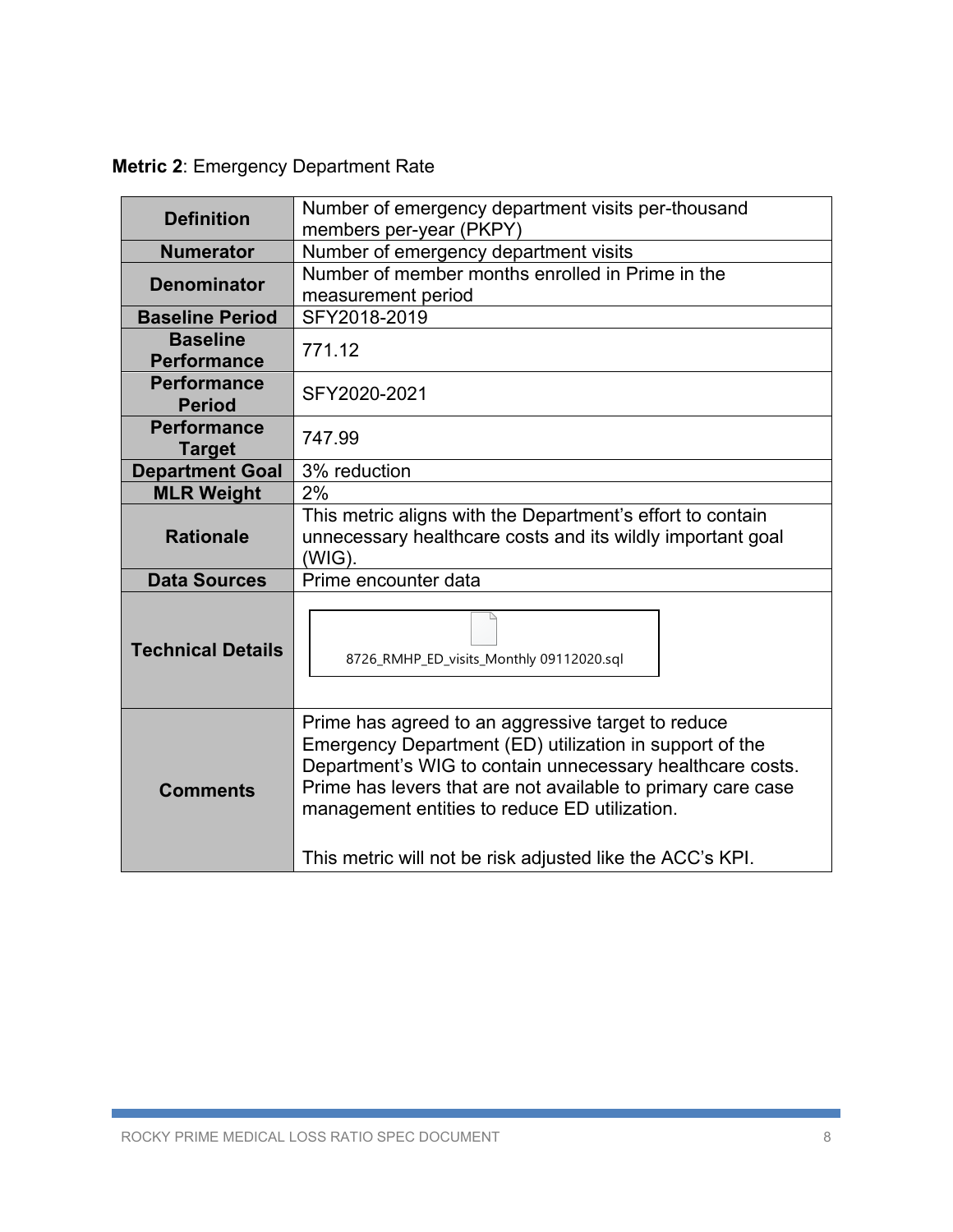# **Metric 3**: Housing and Health

| <b>Definition</b>                     | A quarterly deliverable describing the implementation and<br>outcomes of a housing program and its strategies for Medicaid<br>members enrolled in Prime. Additionally, Prime will participate in<br>quarterly meetings with the Department and its partners<br>collaborate on housing and health issues on a strategic level.                                                                                                                                                                                                                                                                                                                                                                                                                                                 |
|---------------------------------------|-------------------------------------------------------------------------------------------------------------------------------------------------------------------------------------------------------------------------------------------------------------------------------------------------------------------------------------------------------------------------------------------------------------------------------------------------------------------------------------------------------------------------------------------------------------------------------------------------------------------------------------------------------------------------------------------------------------------------------------------------------------------------------|
| <b>Numerator</b>                      | N/A                                                                                                                                                                                                                                                                                                                                                                                                                                                                                                                                                                                                                                                                                                                                                                           |
| <b>Denominator</b>                    | N/A                                                                                                                                                                                                                                                                                                                                                                                                                                                                                                                                                                                                                                                                                                                                                                           |
| <b>Baseline</b><br><b>Performance</b> | N/A                                                                                                                                                                                                                                                                                                                                                                                                                                                                                                                                                                                                                                                                                                                                                                           |
| <b>Baseline Period</b>                | N/A                                                                                                                                                                                                                                                                                                                                                                                                                                                                                                                                                                                                                                                                                                                                                                           |
| <b>Performance</b><br><b>Target</b>   | Four (4) quarterly deliverables submitted forty-five (45) days<br>after the end of the quarter and attendance at four (4) quarterly<br>check in meetings hosted by the Department                                                                                                                                                                                                                                                                                                                                                                                                                                                                                                                                                                                             |
| <b>Performance</b><br><b>Period</b>   | SFY2020-2021                                                                                                                                                                                                                                                                                                                                                                                                                                                                                                                                                                                                                                                                                                                                                                  |
| <b>MLR Weight</b>                     | 1%                                                                                                                                                                                                                                                                                                                                                                                                                                                                                                                                                                                                                                                                                                                                                                            |
| <b>Rationale</b>                      | This metric supports the Department's efforts to understand<br>how housing and healthcare services can collaborate improve<br>health and cost outcomes for members with complex needs.                                                                                                                                                                                                                                                                                                                                                                                                                                                                                                                                                                                        |
| <b>Data Sources</b>                   | Prime will submit quarterly deliverables in a format determined<br>by the Department that describes the implementation of the<br>initiatives, including outcomes, stakeholder participation, and<br>interventions.                                                                                                                                                                                                                                                                                                                                                                                                                                                                                                                                                            |
| <b>Technical</b><br><b>Details</b>    | <b>Deliverable Template</b><br>See Appendix 1                                                                                                                                                                                                                                                                                                                                                                                                                                                                                                                                                                                                                                                                                                                                 |
| Comments                              | The Department will facilitate workgroups with RAE Prime,<br>DHMC, their partners, and the Division of Housing under the<br>Department of Local Affairs to discuss and understand the<br>implementation of housing initiatives. Discussions will also<br>address new opportunities to partner and scale solutions for<br>members. The Department intends to leverage a data sharing<br>agreement with Department of Local Affairs and its Division of<br>Housing to move this metric from a process measure to a health<br>outcome metric. The Department will also use lessons learned<br>from this metric to guide its approach for members with complex<br>needs and its development of a population management<br>dashboard for members experiencing housing instability. |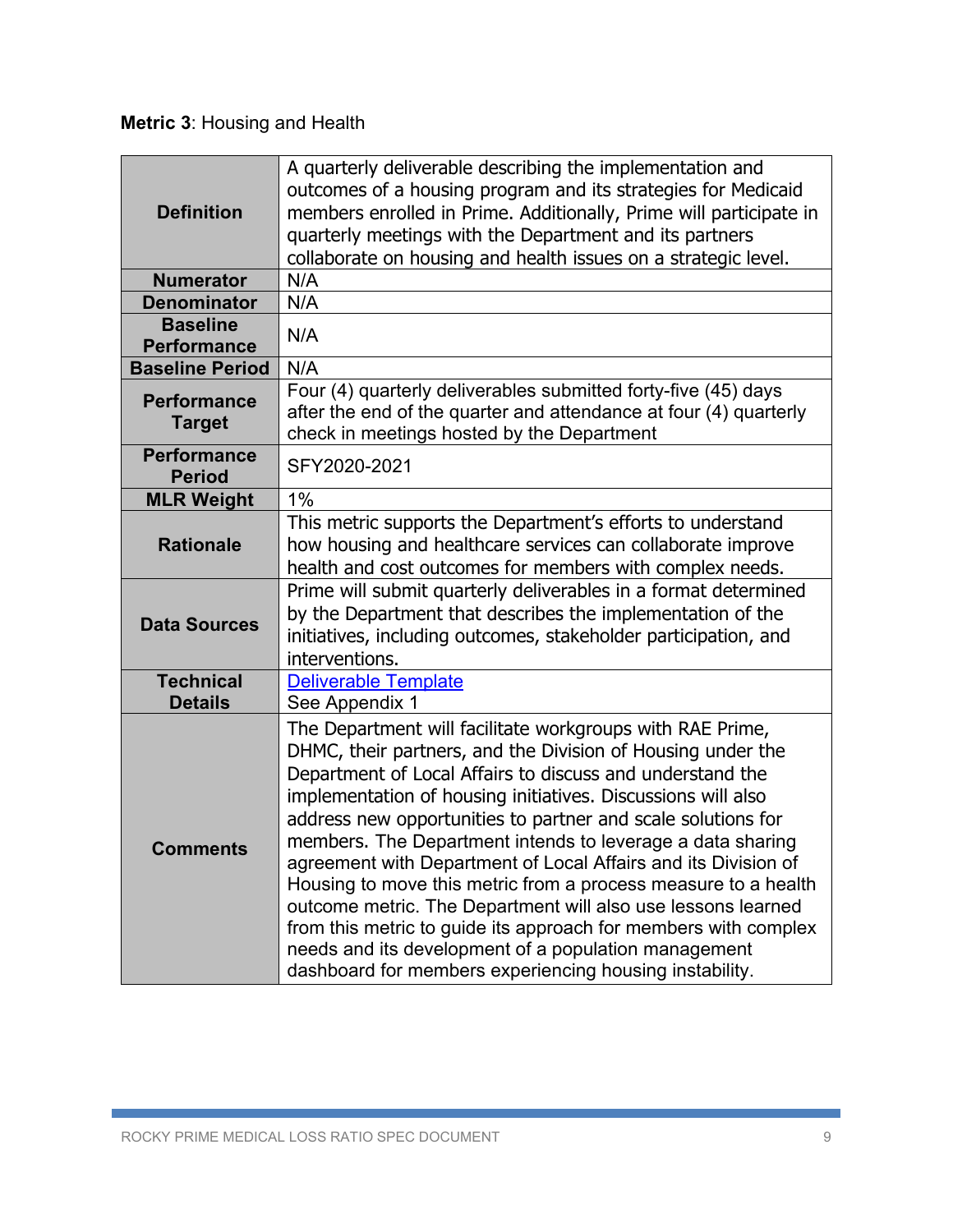## **Metric 4**: Social Needs Screening

|                                       | A semi-annual deliverable describing how social needs screening                                                             |
|---------------------------------------|-----------------------------------------------------------------------------------------------------------------------------|
| <b>Definition</b>                     | tools and programs connect to and re-enforce the Population                                                                 |
|                                       | Management Framework and key performance incentives within                                                                  |
|                                       | Prime                                                                                                                       |
| <b>Numerator</b>                      | N/A                                                                                                                         |
| <b>Denominator</b>                    | N/A                                                                                                                         |
| <b>Baseline</b><br><b>Performance</b> | N/A                                                                                                                         |
| <b>Baseline Period</b>                | N/A                                                                                                                         |
| <b>Performance</b>                    |                                                                                                                             |
| <b>Target</b>                         | N/A                                                                                                                         |
| <b>Performance</b><br><b>Period</b>   | SFY2020-2021                                                                                                                |
| <b>MLR Weight</b>                     |                                                                                                                             |
|                                       | This metric supports the Department's efforts to understand                                                                 |
|                                       | how social needs affect key health and utilization outcomes, how                                                            |
| <b>Rationale</b>                      | identified social needs inform population management strategies                                                             |
|                                       | and interventions, specifically programming for complex                                                                     |
|                                       | members and condition management, and how the ACC creates                                                                   |
|                                       | a broader health community.                                                                                                 |
|                                       | Prime will submit semi-annual report on February 14, 2021, and<br>August 15, 2021, in a format determined by the Department |
|                                       | that describes, at minimum, the following information:                                                                      |
|                                       | Program Overview                                                                                                            |
|                                       | <b>Screening Tool</b><br>$\Omega$                                                                                           |
|                                       | Workflow<br>$\Omega$                                                                                                        |
|                                       | Data and Analytics Infrastructure<br>$\circ$                                                                                |
|                                       | Care Coordination and Condition Management<br>$\circ$                                                                       |
|                                       | <b>Key Metrics</b>                                                                                                          |
| <b>Data Sources</b>                   | Demographics<br>$\circ$                                                                                                     |
|                                       | <b>Prevalence of Social Needs</b><br>$\circ$                                                                                |
|                                       | Prevalence of Chronic Conditions<br>O                                                                                       |
|                                       | <b>Housing Overlap</b><br>O                                                                                                 |
|                                       | <b>Health Care Utilization</b><br>$\Omega$<br><b>Care Coordination</b>                                                      |
|                                       | $\Omega$<br>Emerging areas of focus identified by data collected by                                                         |
|                                       | Prime.                                                                                                                      |
|                                       | Information, including strategies, interventions, and data, must                                                            |
|                                       | be specific members enrolled in Prime.                                                                                      |
| <b>Technical</b><br><b>Details</b>    | <b>Deliverable Template</b>                                                                                                 |
| <b>Comments</b>                       |                                                                                                                             |
|                                       |                                                                                                                             |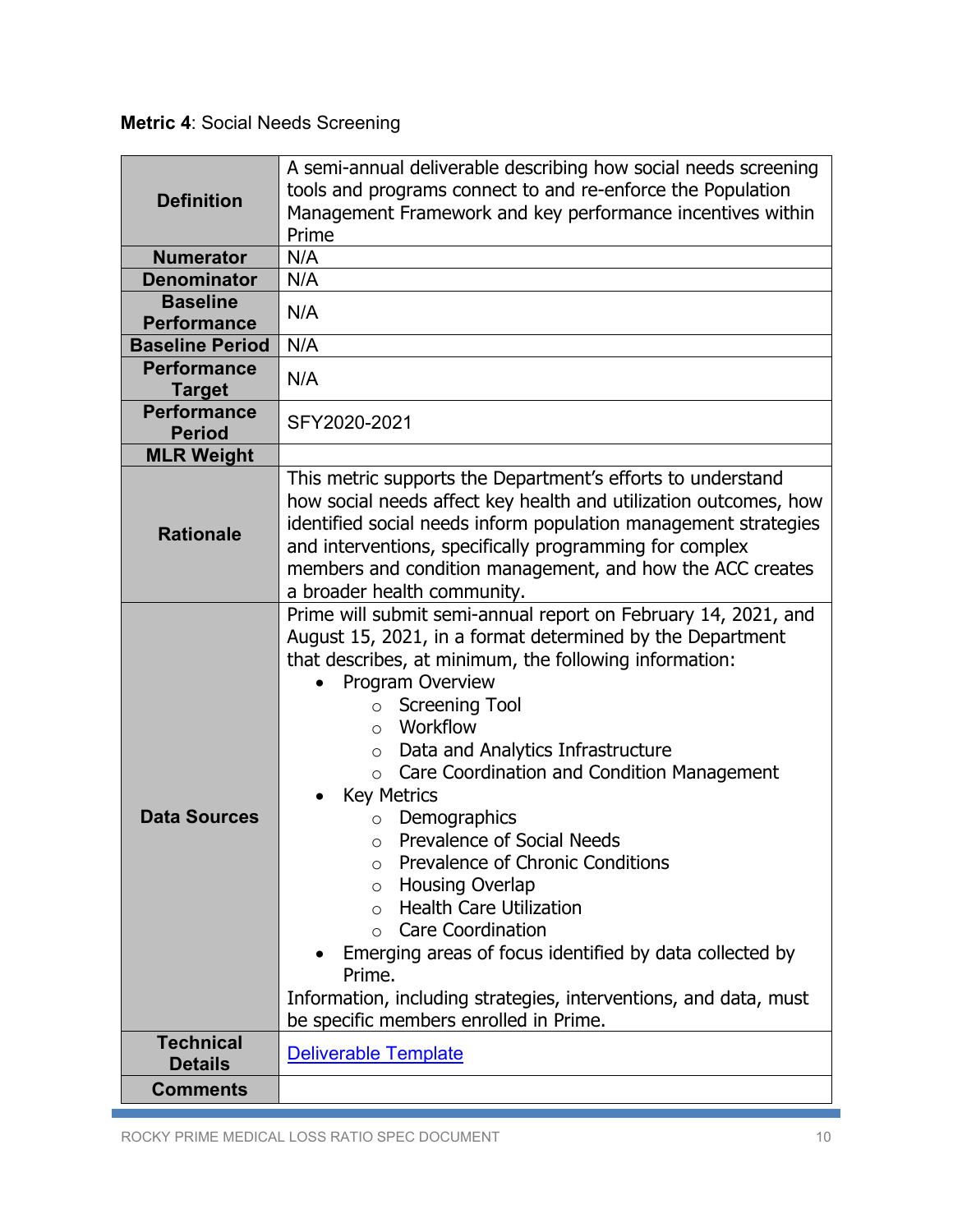#### **Appendix 1**. Housing and Health Deliverable Template

| <b>MCO Name</b>         |                                          |
|-------------------------|------------------------------------------|
| <b>Reporting Period</b> | [SFYXX-XX QX MM/DD/YYYY - QX MM/DD/YYYY] |
| <b>Date Submitted</b>   |                                          |
| <b>MCO Contact</b>      |                                          |

The objective for this deliverable is to build collaboration across housing and health stakeholders at community and state levels for the purposes of:

- 1. Developing relations and working across agencies within the Continuum of Care to address the needs and improve the health of Medicaid members.
- 2. Building data capacity to identify which Medicaid members are housing insecure.
- 3. Evaluating and improving housing programs across the state of Colorado.

RMHP Prime and Denver Health Medicaid Plan are expected **to report on the progress of existing housing and health strategies and initiatives.** However, this template includes space for additional **reporting on collaborative efforts among stakeholders throughout the year to address a more comprehensive vision of housing and health for Medicaid members.** 

RMHP Prime and Denver Health are expected to report on as much information and data as they have available each quarter. For sections that require cross-agency collaboration and where collective progress was not made, please state "not yet available" and state the reason why.

#### **Housing and Healthcare Initiatives**

(1) Please provide a description for your housing program including objectives, target population, program requirements, and length of services. Please also include a description of the role of your MCO. (If there is a logic model or guiding framework, attach in an appendix.)

Click or tap here to enter text.

- (2) Please describe your MCO's role in this initiative. Include how your MCO more broadly sees its role in supporting the connections between housing and health. Click or tap here to enter text.
- (3) Please list any requirements for program participation (i.e. income, housing status, etc.). Click or tap here to enter text.

| <b>Metrics</b>                                                | <b>Data</b> |
|---------------------------------------------------------------|-------------|
| Total individuals currently being served                      |             |
| Number of individuals served by subpopulation 1 (e.g., people |             |
| with SUD)                                                     |             |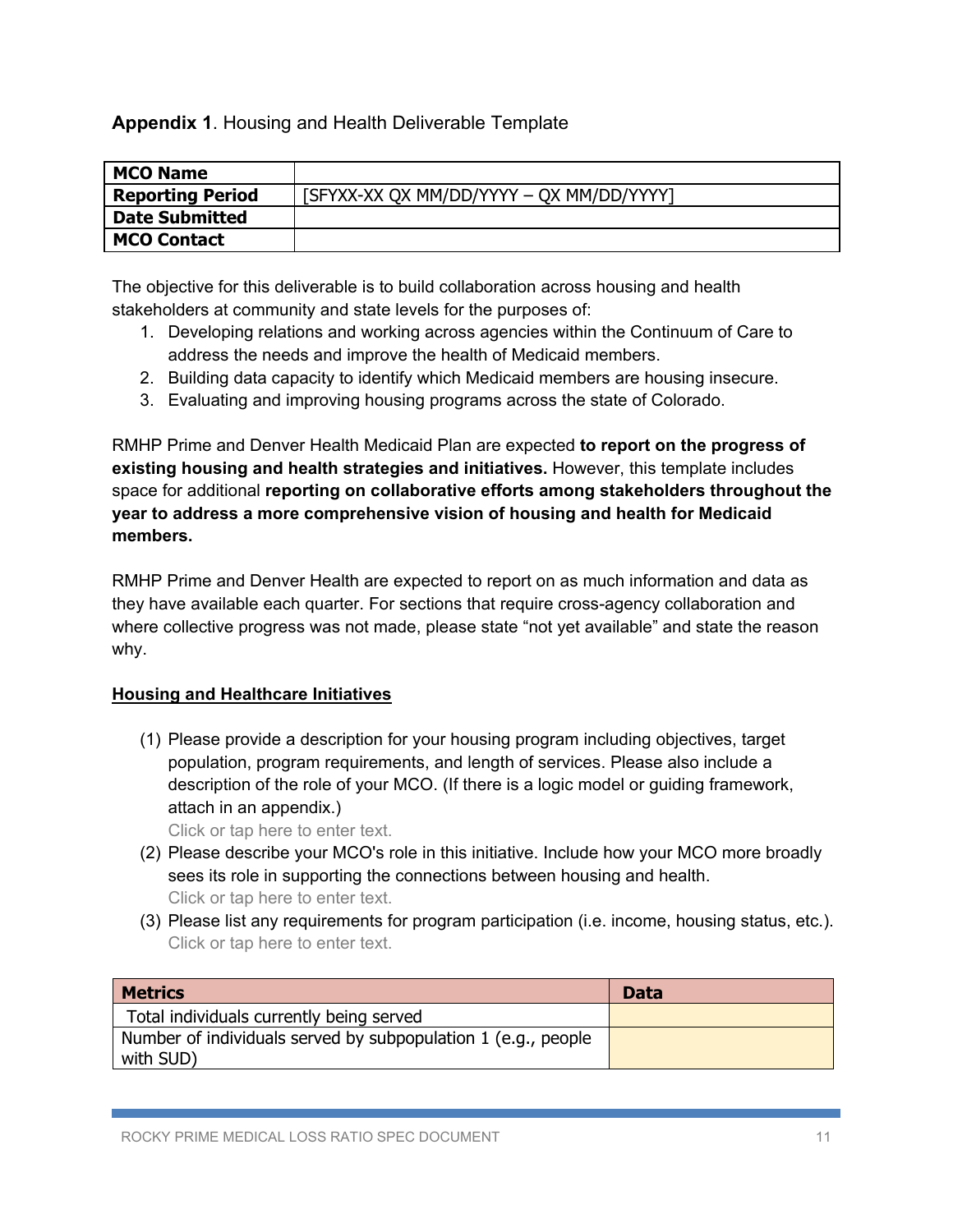| Number of individuals served by subpopulation 2 (e.g., people<br>with disabilities) |  |
|-------------------------------------------------------------------------------------|--|
|                                                                                     |  |
| Add lines as needed                                                                 |  |

(4) **What are the services** – medical, behavioral, housing, and supportive – available to participants as part of the initiative? *Please place an "X" next to the type of service (medical, housing, or supportive service) and describe the funding source, such as Medicaid, housing authority, etc.*

| <b>Service Description</b>  | <b>Medical</b> | <b>Behavioral</b> | <b>Housing</b> | <b>Supportive</b> | <b>Funding Source</b> |
|-----------------------------|----------------|-------------------|----------------|-------------------|-----------------------|
| Tenant orientation/move-    |                |                   |                |                   |                       |
| in                          |                |                   |                |                   |                       |
| assistance                  |                |                   |                |                   |                       |
| Tenant's rights             |                |                   |                |                   |                       |
| education/tenants council   |                |                   |                |                   |                       |
| Case management             |                |                   |                |                   |                       |
| Coordination of all         |                |                   |                |                   |                       |
| resident                    |                |                   |                |                   |                       |
| services                    |                |                   |                |                   |                       |
| Psychosocial assessment     |                |                   |                |                   |                       |
| Individualized service      |                |                   |                |                   |                       |
| planning                    |                |                   |                |                   |                       |
| Individual counseling and   |                |                   |                |                   |                       |
| support                     |                |                   |                |                   |                       |
| Referrals to other services |                |                   |                |                   |                       |
| and programs                |                |                   |                |                   |                       |
| Crisis intervention         |                |                   |                |                   |                       |
| Peer mentoring              |                |                   |                |                   |                       |
| Recreational/socialization  |                |                   |                |                   |                       |
| opportunities               |                |                   |                |                   |                       |
| Support groups (list below) |                |                   |                |                   |                       |
| Legal assistance            |                |                   |                |                   |                       |
| Transportation              |                |                   |                |                   |                       |
| Meals                       |                |                   |                |                   |                       |
| Other nutritional services  |                |                   |                |                   |                       |
| <b>Emergency financial</b>  |                |                   |                |                   |                       |
| assistance (specify)        |                |                   |                |                   |                       |
| <b>Furnishings</b>          |                |                   |                |                   |                       |

(5) Please list the partners involved in this PSH initiative and their roles.

| Partner | <b>Role</b> |
|---------|-------------|
|         |             |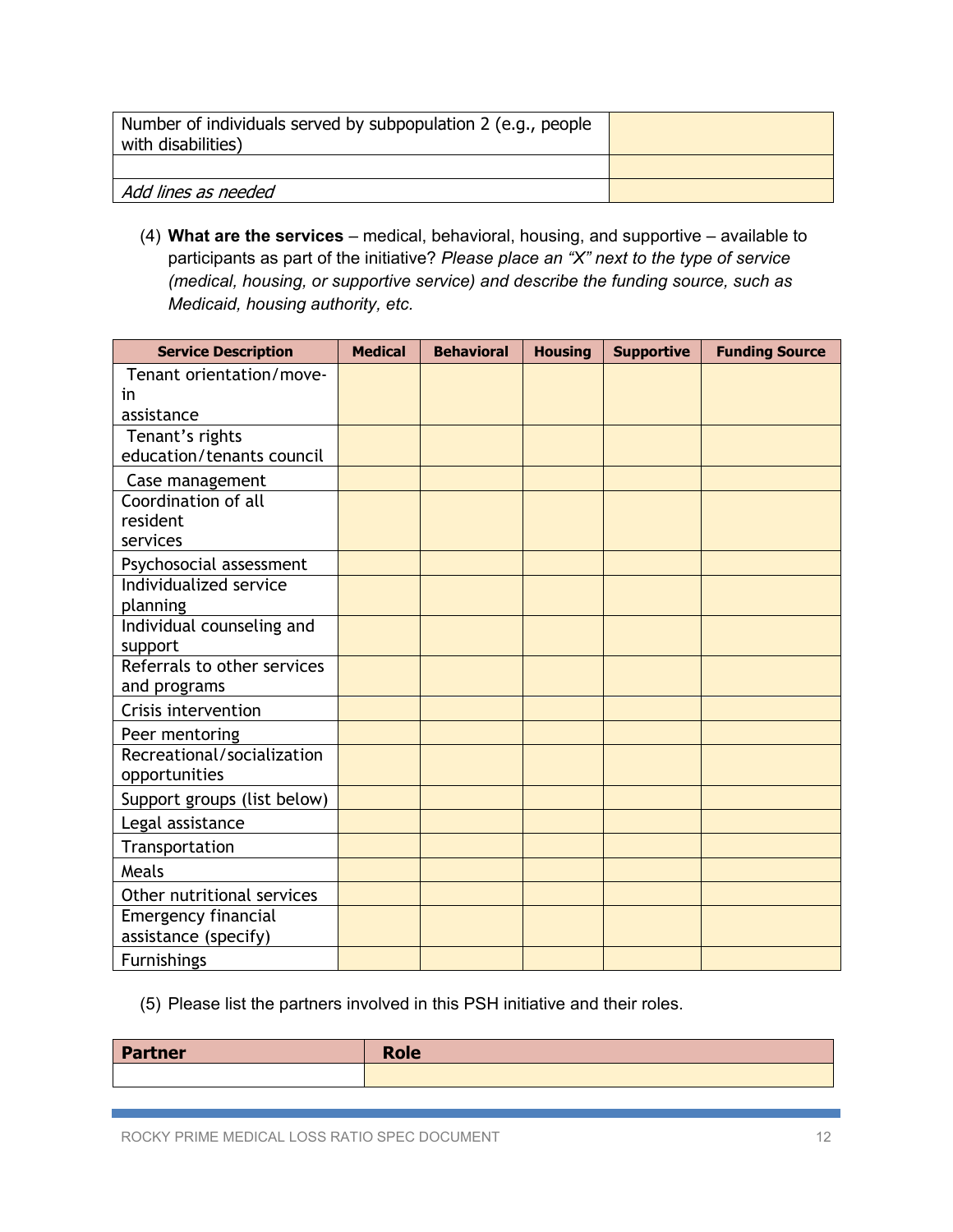- (6) Please describe the current phase of your program implementation. Click or tap here to enter text.
- (7) What have been the challenges of implementation so far? Please include broader challenges of the initiative as well as challenges that the MCO is experiencing. Click or tap here to enter text.
- (8) How has your MCO supported partners in explaining Medicaid covered benefits and expanding opportunities for services? Click or tap here to enter text.
- (9) What are the strengths of this housing initiative, and what opportunities exist for improving access to and quality of care for members? Click or tap here to enter text.

| <b>Care and Utilization Outcomes</b>         | <b>Medicaid Participants</b> |
|----------------------------------------------|------------------------------|
| Total Cost of Care (population & per capita) |                              |
| <b>ER Rate</b>                               |                              |
| <b>Hospitalization Rate</b>                  |                              |
| <b>Care Coordination Engagement Rate</b>     |                              |
| <b>BH Engagement Rate</b>                    |                              |
| <b>SUD Engagement Rate</b>                   |                              |
| <b>Acute Care Rate</b>                       |                              |
| <b>Wellness Care Rate</b>                    |                              |
| Other (Fill in / Add rows                    |                              |

| <b>Programmatic Outcomes</b> | <b>Medicaid Participants</b> |
|------------------------------|------------------------------|
| Program Retention Rate       |                              |
| Program Dropout Rate         |                              |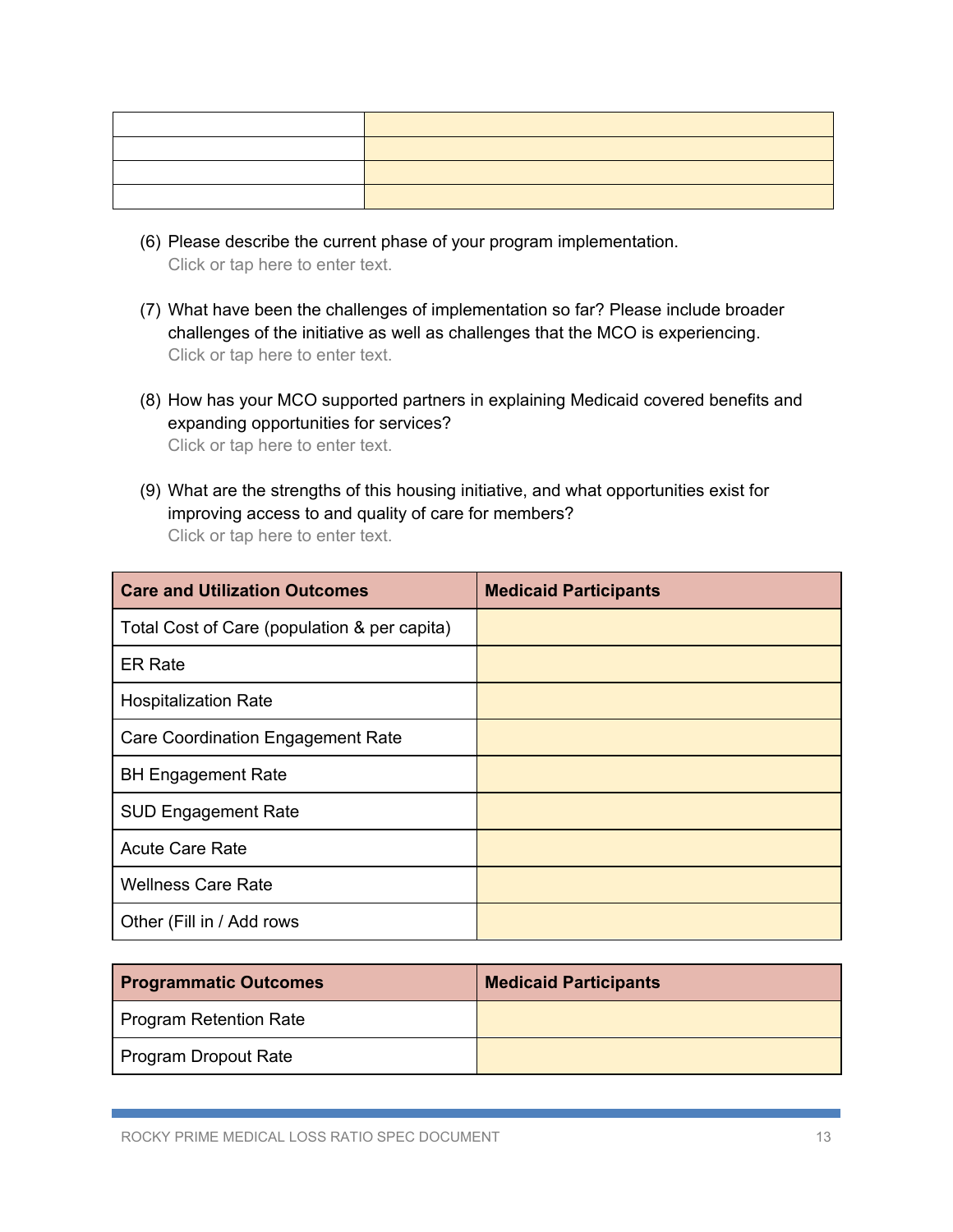| <b>Justice Involvement Rate</b>  |  |
|----------------------------------|--|
| <b>Recidivism Rate</b>           |  |
| <b>Employment Rate</b>           |  |
| Health Condition Profile (below) |  |
| <b>Diabetes Prevalence</b>       |  |
| <b>Hypertension Prevalence</b>   |  |
| <b>HIV Prevalence</b>            |  |
| <b>SUD Prevalence</b>            |  |
| <b>Depression Prevalence</b>     |  |
| <b>Disability Prevalence</b>     |  |

**\***Outcomes and health metrics can be changed to reflect metrics that are captured by existing MCO evaluations. These metrics are suggestions.

(10) Please share one or two anecdotes that exemplify early success in the initiative, either from a member's perspective or from the community perspective.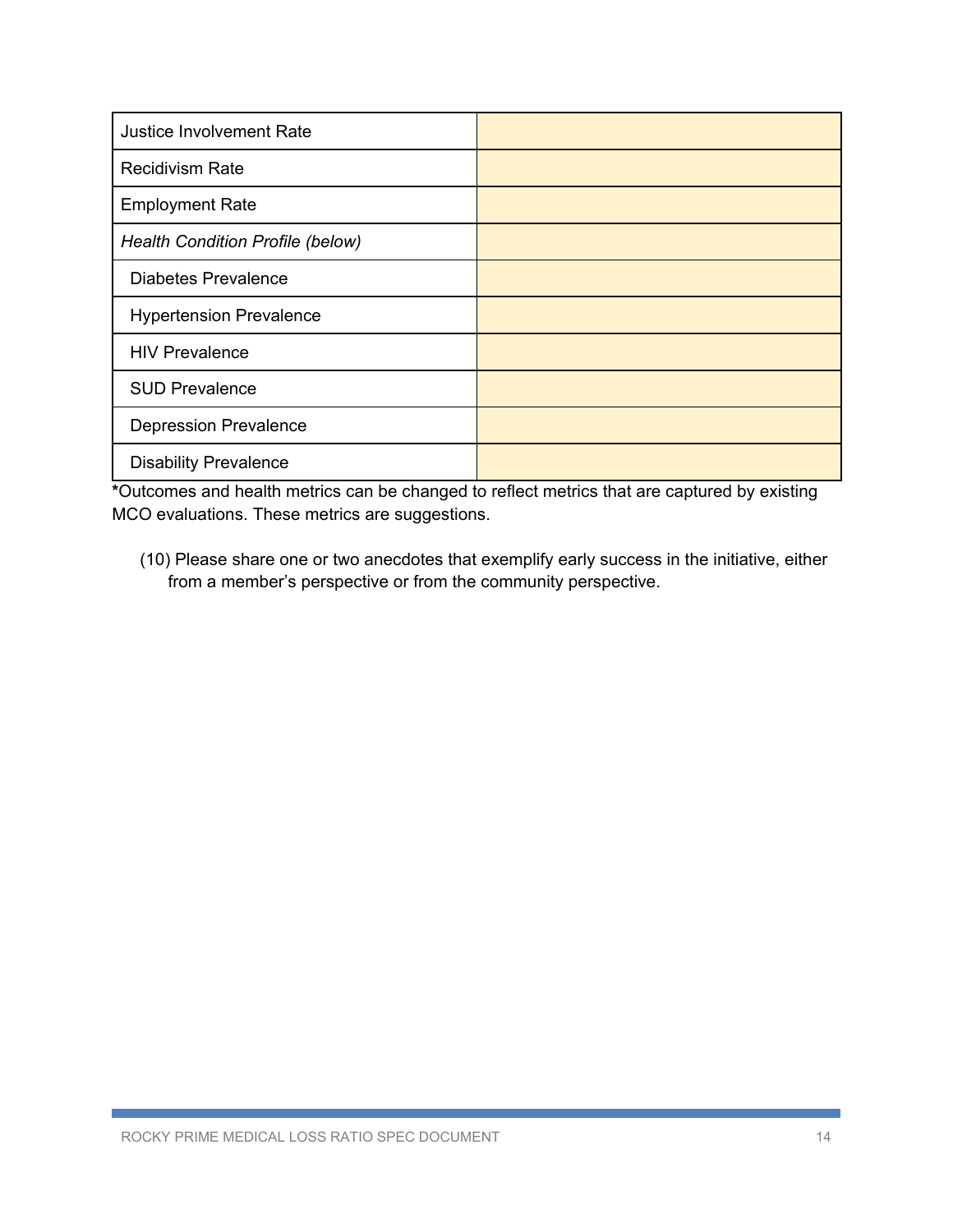#### **Appendix 2**. Social Needs Screening Deliverable Template

| MCO Name                 |                           |
|--------------------------|---------------------------|
| MCO Region No.           |                           |
| <b>Contract Citation</b> |                           |
| <b>Reporting Period</b>  | [MM/DD/YYYY - MM/DD/YYYY] |
| Date Submitted           |                           |
| Contact                  |                           |

# Social Needs Screening Program Overview

### Social Needs Screening Tool

*What tool(s) is used for Social Needs Screening? What domains are included in the screening tool? Is this a standardized tool?*

### Screening Workflow

*Who is screened? Are screenings at the individual or household level? Who conducts screening? Where do screenings occur? What frequency are screenings conducted? Are screenings stand alone or with other assessments? What interventions occur after screening?*

#### Data and Analytics Infrastructure

*How are the screening results aggregated, analyzed and shared?*

#### Social Needs and Care Coordination Stratification

*How are social needs incorporated into the programming for complex members and condition management?*

# Social Needs Screening of Prime Members- Key Metrics

*The following data points are sample data points and may be modified to ensure data presented is meaningful and reliable. Data will only include Prime Members.*

*Discussion of the data below will be included here.*

*Screening metric timeframes will be defined here.* 

| <b>Social Needs Screening Demographics</b>                                  |  |
|-----------------------------------------------------------------------------|--|
| <b>Overall Screening Metrics</b>                                            |  |
| Count of total social needs screenings for the most recent six month period |  |
| Count of total unique Members screened within most recent six month period  |  |
| Count of total social needs screenings to date                              |  |
| Count of total unique Members screened to date                              |  |
| Percent of Total Population Screened                                        |  |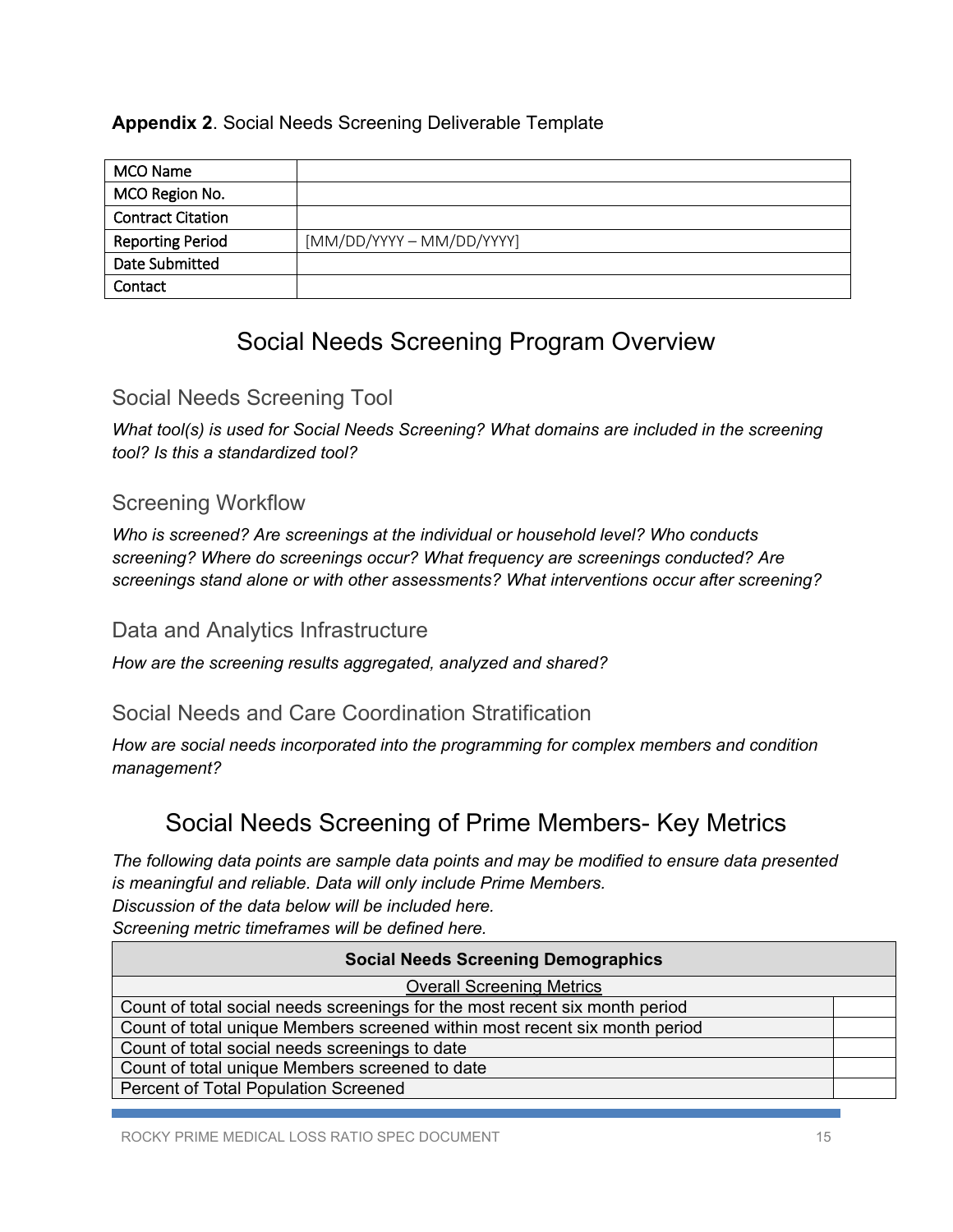| <b>Screening Metrics for Members Meeting Complex Criteria</b>                             |  |  |  |  |
|-------------------------------------------------------------------------------------------|--|--|--|--|
| Count of total unique Members screened meeting the Complex criteria                       |  |  |  |  |
| Percent of Members meeting the Complex criteria screened                                  |  |  |  |  |
| Screening Metrics for Members with a Labor and Delivery Claim in the Last Twelve Months   |  |  |  |  |
| Count of total unique Members screened with a labor and delivery claim in the last twelve |  |  |  |  |
| months                                                                                    |  |  |  |  |
| Percent of Members with a labor and delivery claim screened                               |  |  |  |  |
| Screening Metrics for Members with a Diabetes Diagnosis                                   |  |  |  |  |
| Count of total unique Members screened with a diabetes diagnosis                          |  |  |  |  |
| Percent of Members with a diabetes diagnosis screened                                     |  |  |  |  |
| Screening Metrics for Members with Substance Use Disorder (SUD)-related Claims            |  |  |  |  |
| Count of total unique Members screened with an SUD-related claim                          |  |  |  |  |
| Percent of Members with an SUD-related claim screened                                     |  |  |  |  |

## Prevalence of Social Needs

#### *Discussion of Data Below*

| Prevalence of Social Needs within the Screened Population |                         |                                                  |                                                         |                                 |                                        |  |  |  |
|-----------------------------------------------------------|-------------------------|--------------------------------------------------|---------------------------------------------------------|---------------------------------|----------------------------------------|--|--|--|
|                                                           | All Members<br>Screened | <b>Members</b><br>meeting<br>Complex<br>criteria | <b>Members</b><br>with a labor<br>and delivery<br>claim | <b>Members</b><br>with diabetes | <b>Members</b><br>with an SUD<br>claim |  |  |  |
| Food insecurity                                           |                         |                                                  |                                                         |                                 |                                        |  |  |  |
| Housing instability &                                     |                         |                                                  |                                                         |                                 |                                        |  |  |  |
| quality                                                   |                         |                                                  |                                                         |                                 |                                        |  |  |  |
| Transportation                                            |                         |                                                  |                                                         |                                 |                                        |  |  |  |
| <b>Utilities</b>                                          |                         |                                                  |                                                         |                                 |                                        |  |  |  |
| <b>Interpersonal Violence</b>                             |                         |                                                  |                                                         |                                 |                                        |  |  |  |
| Social Isolation                                          |                         |                                                  |                                                         |                                 |                                        |  |  |  |

## Prevalence of Chronic Conditions

*Discussion of Data Below.* 

| <b>Prevalence of Chronic Conditions</b> |                                           |                                           |                                            |                                              |                                                        |  |  |  |
|-----------------------------------------|-------------------------------------------|-------------------------------------------|--------------------------------------------|----------------------------------------------|--------------------------------------------------------|--|--|--|
|                                         | <b>Members</b><br>with no<br>social needs | <b>Members</b><br>with one<br>social need | <b>Members</b><br>with two<br>social needs | <b>Members</b><br>with three<br>social needs | <b>Members</b><br>with four or<br>more social<br>needs |  |  |  |
| <b>SUD</b>                              |                                           |                                           |                                            |                                              |                                                        |  |  |  |
| Depression                              |                                           |                                           |                                            |                                              |                                                        |  |  |  |
| Anxiety                                 |                                           |                                           |                                            |                                              |                                                        |  |  |  |
| <b>Diabetes</b>                         |                                           |                                           |                                            |                                              |                                                        |  |  |  |
| <b>Heart Disease/Failure</b>            |                                           |                                           |                                            |                                              |                                                        |  |  |  |
| <b>Chronic Pain</b>                     |                                           |                                           |                                            |                                              |                                                        |  |  |  |

ROCKY PRIME MEDICAL LOSS RATIO SPEC DOCUMENT 16 16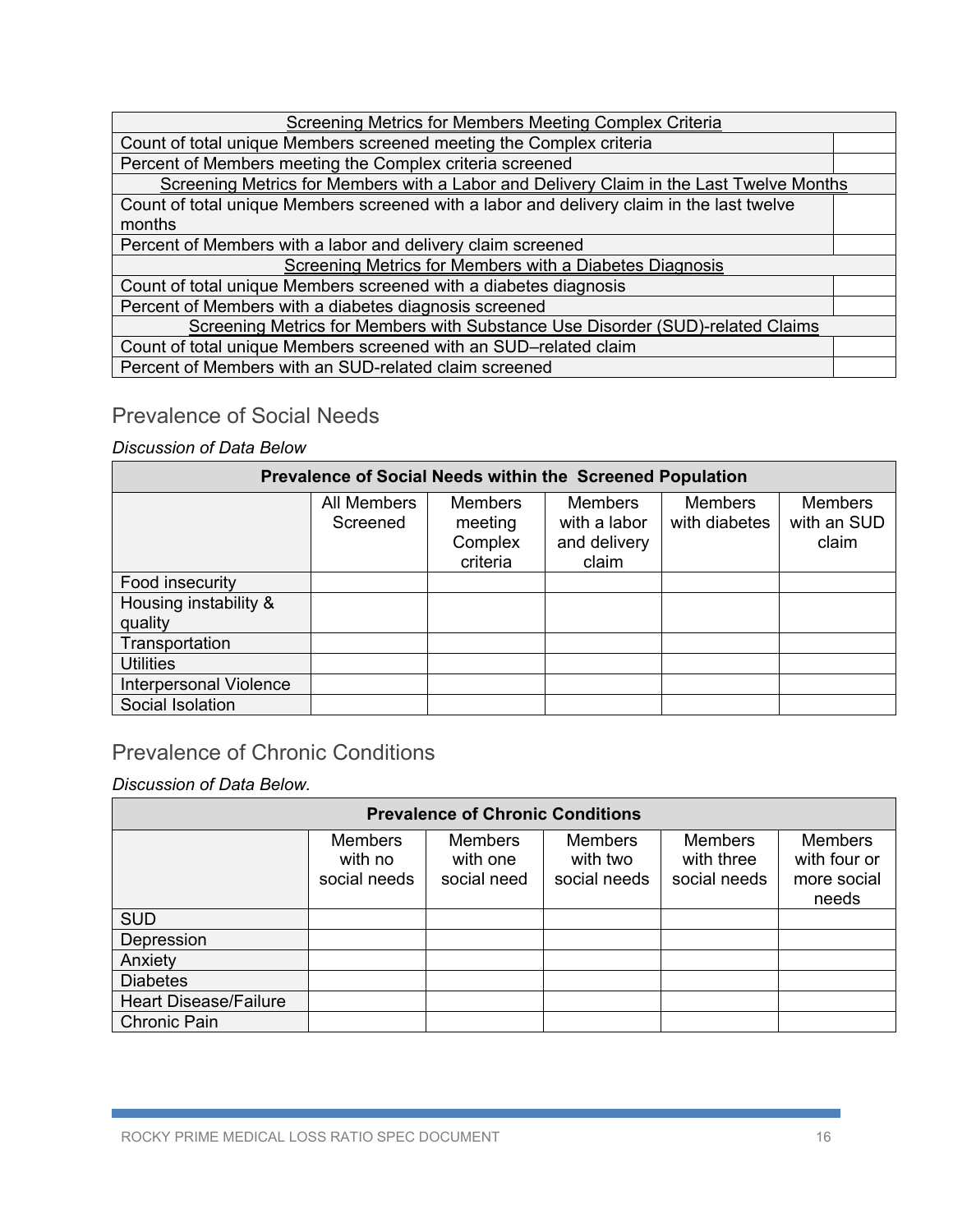# Housing Needs & Healthcare Utilization

#### *Discussion of Data Below*

|                                                                                     | <b>Housing Needs &amp; Healthcare Utilization</b> |                                                            |                                                                                          |                                          |  |  |  |  |  |
|-------------------------------------------------------------------------------------|---------------------------------------------------|------------------------------------------------------------|------------------------------------------------------------------------------------------|------------------------------------------|--|--|--|--|--|
|                                                                                     | <b>Members</b><br>without steady<br>housing       | <b>Members</b><br>worried about<br>losing their<br>housing | Members with<br>housing quality<br>needs and<br>worried about<br>losing their<br>housing | Members with<br>housing quality<br>needs |  |  |  |  |  |
| Total count of<br>members                                                           |                                                   |                                                            |                                                                                          |                                          |  |  |  |  |  |
| <b>Percent of Members</b><br>with any housing need                                  |                                                   |                                                            |                                                                                          |                                          |  |  |  |  |  |
| Average count of ER<br><b>Visits</b>                                                |                                                   |                                                            |                                                                                          |                                          |  |  |  |  |  |
| Average PMPM Total<br>Cost                                                          |                                                   |                                                            |                                                                                          |                                          |  |  |  |  |  |
| Percent of population<br>with a well visit in the<br>last 12 months                 |                                                   |                                                            |                                                                                          |                                          |  |  |  |  |  |
| Percent of population<br>with any primary care<br>visit in the last 12<br>months    |                                                   |                                                            |                                                                                          |                                          |  |  |  |  |  |
| Percent of population<br>with a Behavioral<br>Health visit in the last<br>12 months |                                                   |                                                            |                                                                                          |                                          |  |  |  |  |  |
| Percent of population<br>in extended care<br>coordination                           |                                                   |                                                            |                                                                                          |                                          |  |  |  |  |  |

## Social Needs and Healthcare Utilization

*Discussion of data below.* 

| <b>Social Needs and Healthcare Utilization</b> |              |         |                  |      |                |                            |                     |
|------------------------------------------------|--------------|---------|------------------|------|----------------|----------------------------|---------------------|
|                                                |              | Housing | <b>Utilities</b> | Food | Transportation | Interpersona<br>I Violence | Social<br>Isolation |
| <b>ER Visits</b>                               | With<br>Need |         |                  |      |                |                            |                     |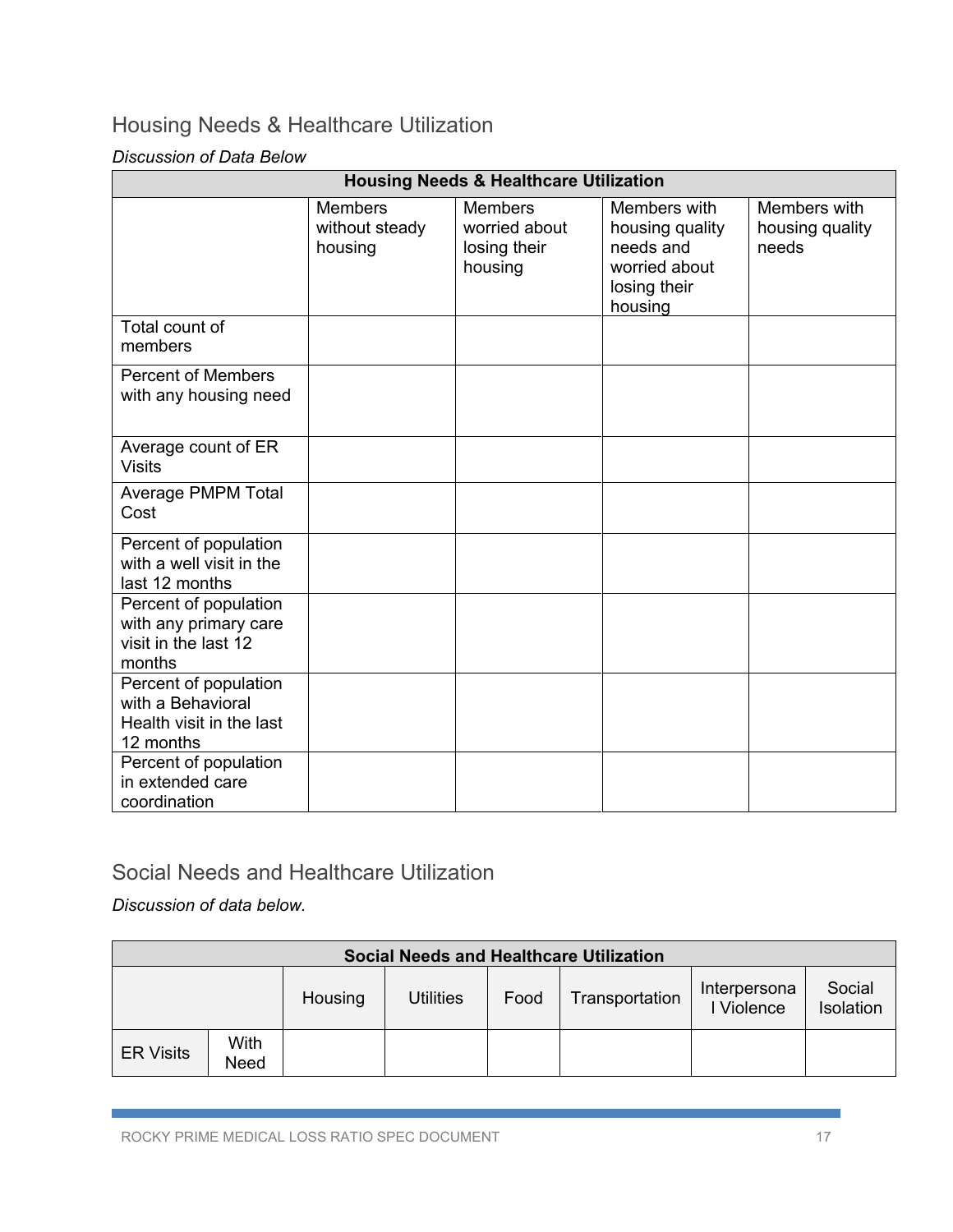|                                  | Withou<br>t Need |  |  |  |
|----------------------------------|------------------|--|--|--|
|                                  | Ratio            |  |  |  |
| Inpatient<br>Admission           | With<br>Need     |  |  |  |
|                                  | Withou<br>t Need |  |  |  |
|                                  | Ratio            |  |  |  |
| Total<br>Health<br>Care<br>Costs | With<br>Need     |  |  |  |
|                                  | Withou<br>t Need |  |  |  |
|                                  | Ratio            |  |  |  |

## Care Coordination Metrics

*Discussion of data below.* 

| <b>Care Coordination/Community Navigation</b>                                                               |       |                                                  |                                                         |                                    |                            |  |  |  |  |  |  |
|-------------------------------------------------------------------------------------------------------------|-------|--------------------------------------------------|---------------------------------------------------------|------------------------------------|----------------------------|--|--|--|--|--|--|
|                                                                                                             | Total | <b>Members</b><br>meeting<br>Complex<br>criteria | <b>Members</b><br>with a labor<br>and delivery<br>claim | <b>Members</b><br>with<br>diabetes | <b>Members</b><br>with SUD |  |  |  |  |  |  |
| Members who received<br>care coordination due to<br>a social need screening<br>referral in the last quarter |       |                                                  |                                                         |                                    |                            |  |  |  |  |  |  |
| Members who received<br>care coordination due to<br>a social need screening<br>referral to date             |       |                                                  |                                                         |                                    |                            |  |  |  |  |  |  |

| <b>Care Coordination Resolution of Need Metrics</b> |         |                  |      |                    |                               |                     |                                      |  |  |  |  |
|-----------------------------------------------------|---------|------------------|------|--------------------|-------------------------------|---------------------|--------------------------------------|--|--|--|--|
|                                                     | Housing | <b>Utilities</b> | Food | Transport<br>ation | Interperso<br>nal<br>Violence | Social<br>Isolation | Average<br>Number of<br><b>Needs</b> |  |  |  |  |
| <b>Members</b><br>Engaged<br>In<br>Navigation       |         |                  |      |                    |                               |                     |                                      |  |  |  |  |
| <b>Members</b><br>with<br>Resolved<br><b>Needs</b>  |         |                  |      |                    |                               |                     |                                      |  |  |  |  |
| Resolution<br>Rate                                  |         |                  |      |                    |                               |                     |                                      |  |  |  |  |